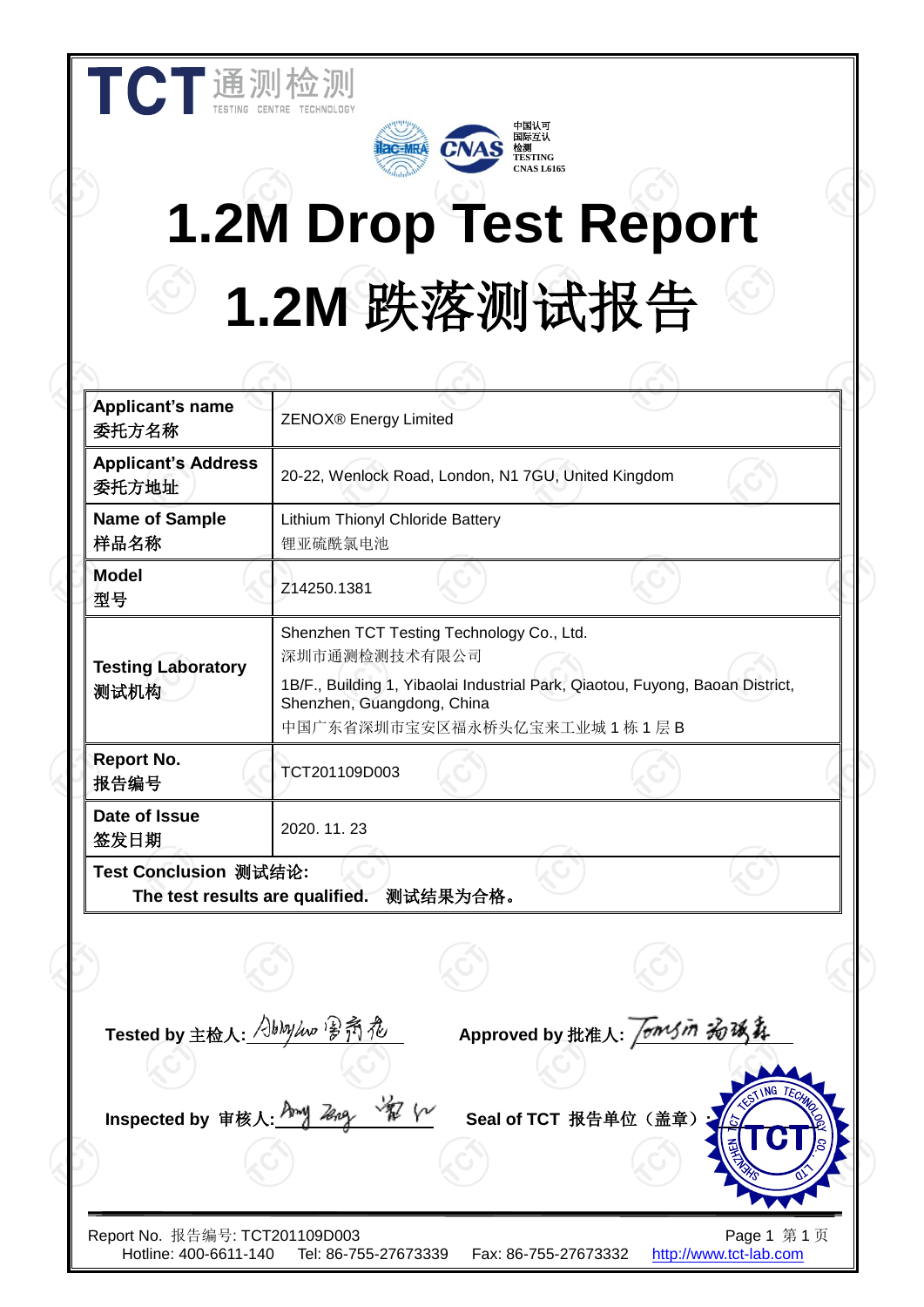| Name of<br><b>Sample</b><br>样品名称                 |                              | Lithium Thionyl Chloride<br><b>Battery</b><br>锂亚硫酰氯电池 | <b>Model</b><br>型号                                         |                                                                   | Z14250.1381        |
|--------------------------------------------------|------------------------------|-------------------------------------------------------|------------------------------------------------------------|-------------------------------------------------------------------|--------------------|
| Manufacturer's<br>name<br>制造商名称                  | <b>ZENOX®</b> Energy Limited |                                                       |                                                            |                                                                   |                    |
| <b>Manufacturer's</b><br><b>Address</b><br>制造商地址 |                              |                                                       | 20-22, Wenlock Road, London, N1 7GU, United Kingdom        |                                                                   |                    |
| <b>Trade Mark</b><br>商标                          | <b>ZENOX®</b><br>Energy      | <b>Shape</b><br>形状                                    | Prismatic<br>棱柱形                                           | <b>Packaging</b><br>dimensions<br>包装尺寸<br>$(L \times W \times T)$ | (28.0×23.5×19.0)cm |
| <b>Nominal</b><br>Voltage<br>标称电压                | 3.6V                         | <b>Rated</b><br><b>Capacity</b><br>额定容量               | 1200mAh                                                    | <b>Battery</b><br>number per<br>packaging<br>每包装件电<br>池数量         | <b>200PCS</b>      |
| <b>Gross weight</b><br>per package<br>每包装件毛重     |                              | 2.5kg                                                 | Net weight of<br>batteries per<br>package<br>每包装件电池<br>的净重 |                                                                   | 2.14kg             |
| <b>Start Testing</b><br>Date<br>开始测试日期           |                              | 2020-11-19                                            | <b>Completing</b><br><b>Date</b><br>完成日期                   |                                                                   | 2020-11-20         |

联合国《关于危险货物运输的建议书-规章范本》(20修订版)特殊规定188条款。

## Ⅲ、**TEST ITEM** 测试项目

- 1). Drop test 跌落测试
- 2). Packing weight test 包装重量测试

## Ⅳ、**TEST METHOD** 测试方法

The package of batteries is dropped from 1.2m, 5times per package. The test floor is concrete floor, each package is capable of withstanding a 1.2 meter drop test in any orientation without damage to cell or batteries contained therein. Without shifting of the contents so as to allow battery to battery (or cell to cell) contact and without release of contents.

电池包装件(或含有电池的包装件)从 1.2 米高度进行跌落,每个包装件 5 次。测试底板为混泥

| Report No. 报告编号: TCT201109D003 |                      |                      | Page 2 of 5 第 2 页共 5 页 |
|--------------------------------|----------------------|----------------------|------------------------|
| Hotline: 400-6611-140          | Tel: 86-755-27673339 | Fax: 86-755-27673332 | http://www.tct-lab.com |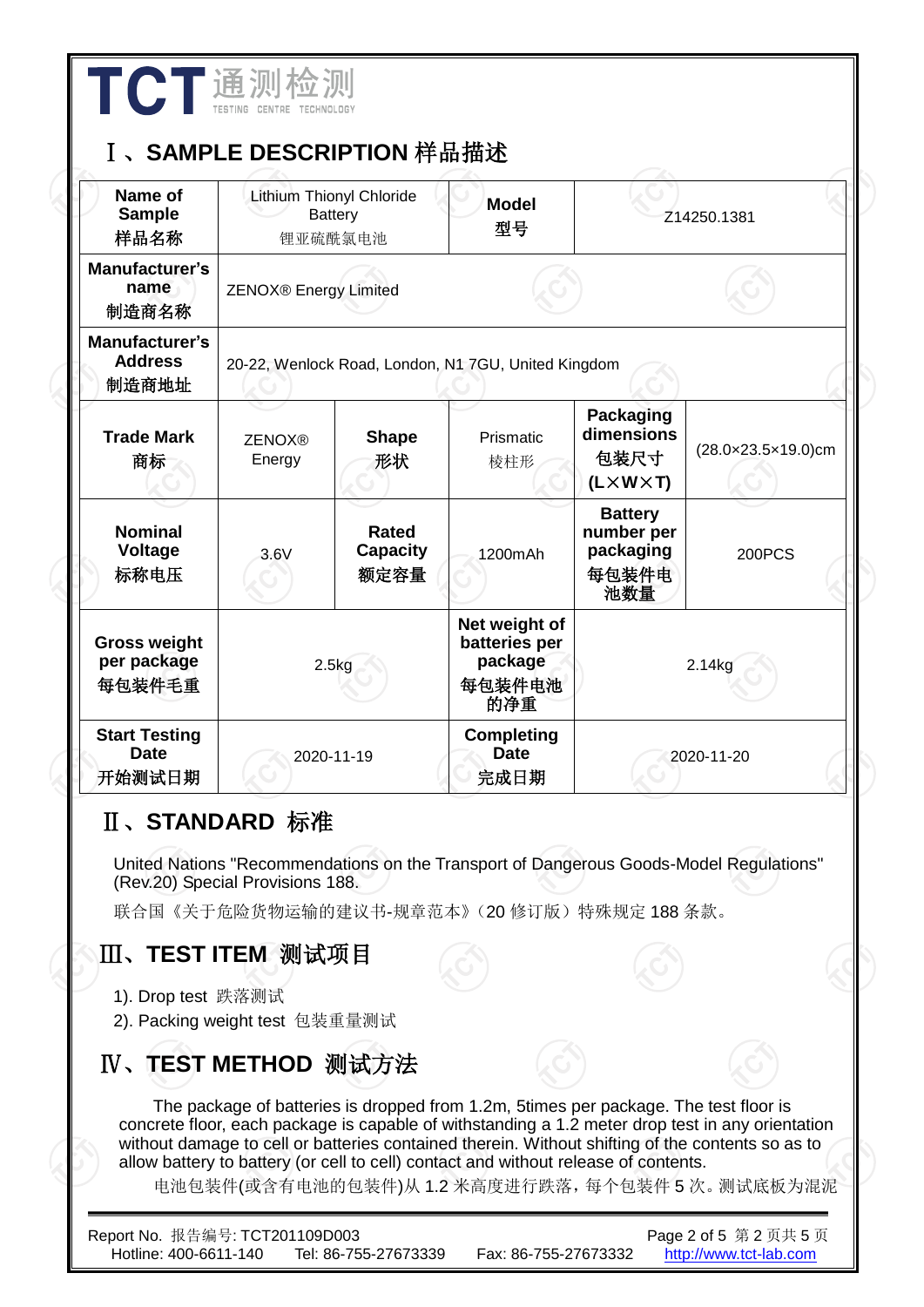|                              | front                                                       | top                                | side  |                                                  |
|------------------------------|-------------------------------------------------------------|------------------------------------|-------|--------------------------------------------------|
|                              |                                                             | edge                               | angle |                                                  |
| <b>Serial No.</b><br>设备编号    | V 、TEST APPARATUS  测试仪器<br><b>Name of Equipment</b><br>设备名称 | <b>Model</b><br>型号                 |       | <b>Calibration Date</b><br>/Due Date<br>校准日期/到期日 |
| <b>TC-B03</b>                | Single-blade drop tester<br>单翼跌落测试仪器                        | GX-6050-A                          |       | 2020.04.15<br>2021.04.14                         |
|                              | <b>Electronic Balance</b><br>电子天平                           | PTT-A+300                          |       | 2020.04.15<br>2021.04.14                         |
| <b>TC-B14</b>                |                                                             |                                    |       |                                                  |
| Drop test 跌落测试               | VI、TEST RESULT 测试结果                                         |                                    |       |                                                  |
| <b>Drop position</b><br>跌落位置 |                                                             | <b>Test status</b><br>测试情况         |       | <b>Conclusion</b><br>结论                          |
| Front<br>前面                  |                                                             | Without damage packaging<br>包装没有损坏 |       | Pass<br>合格                                       |
| <b>Bottom</b><br>底部          |                                                             | Without damage packaging<br>包装没有损坏 |       | Pass<br>合格                                       |
| Angle<br>角                   |                                                             | Without damage packaging<br>包装没有损坏 |       | Pass<br>合格                                       |
| Side<br>侧面                   |                                                             | Without damage packaging<br>包装没有损坏 |       | Pass<br>合格                                       |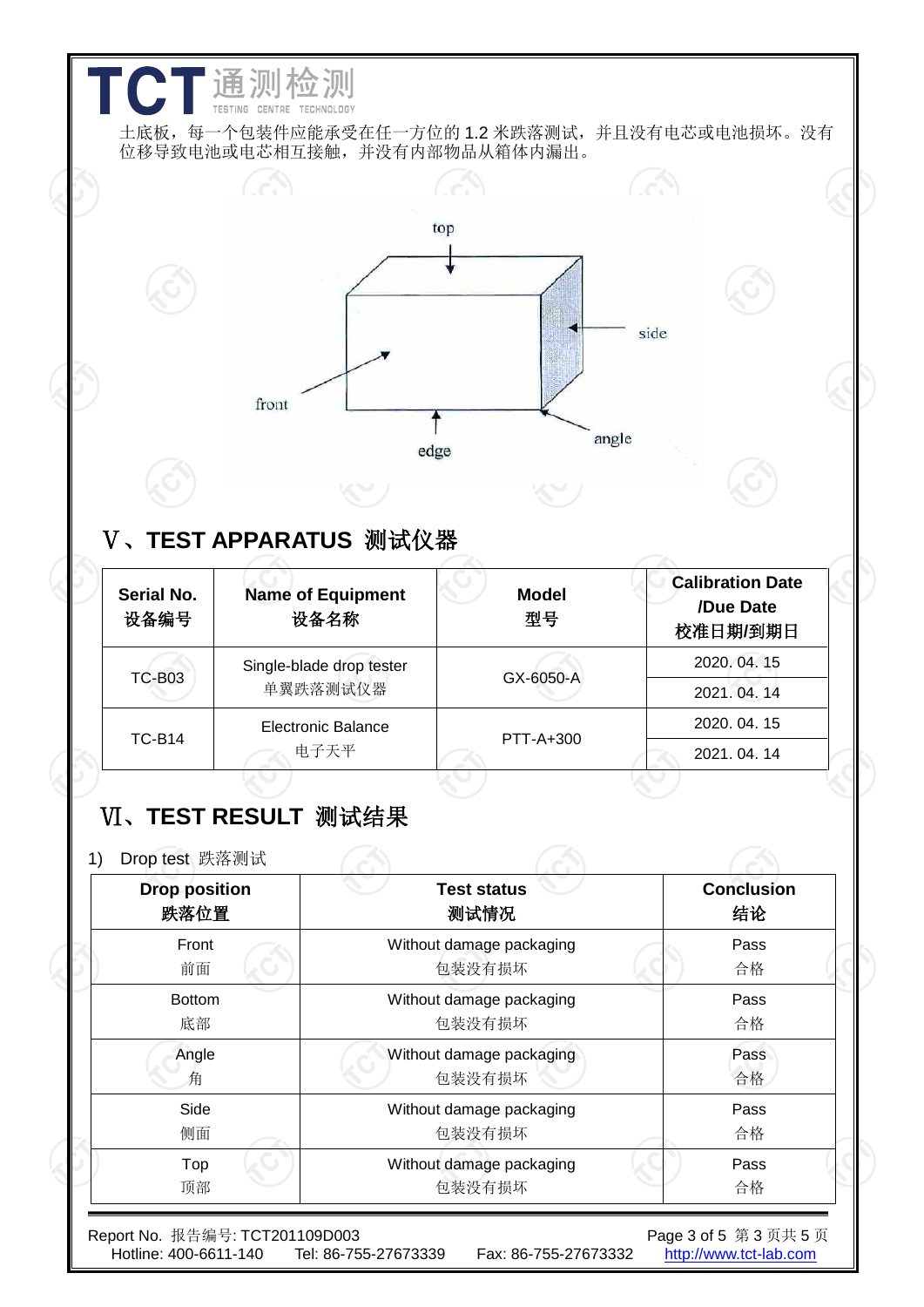